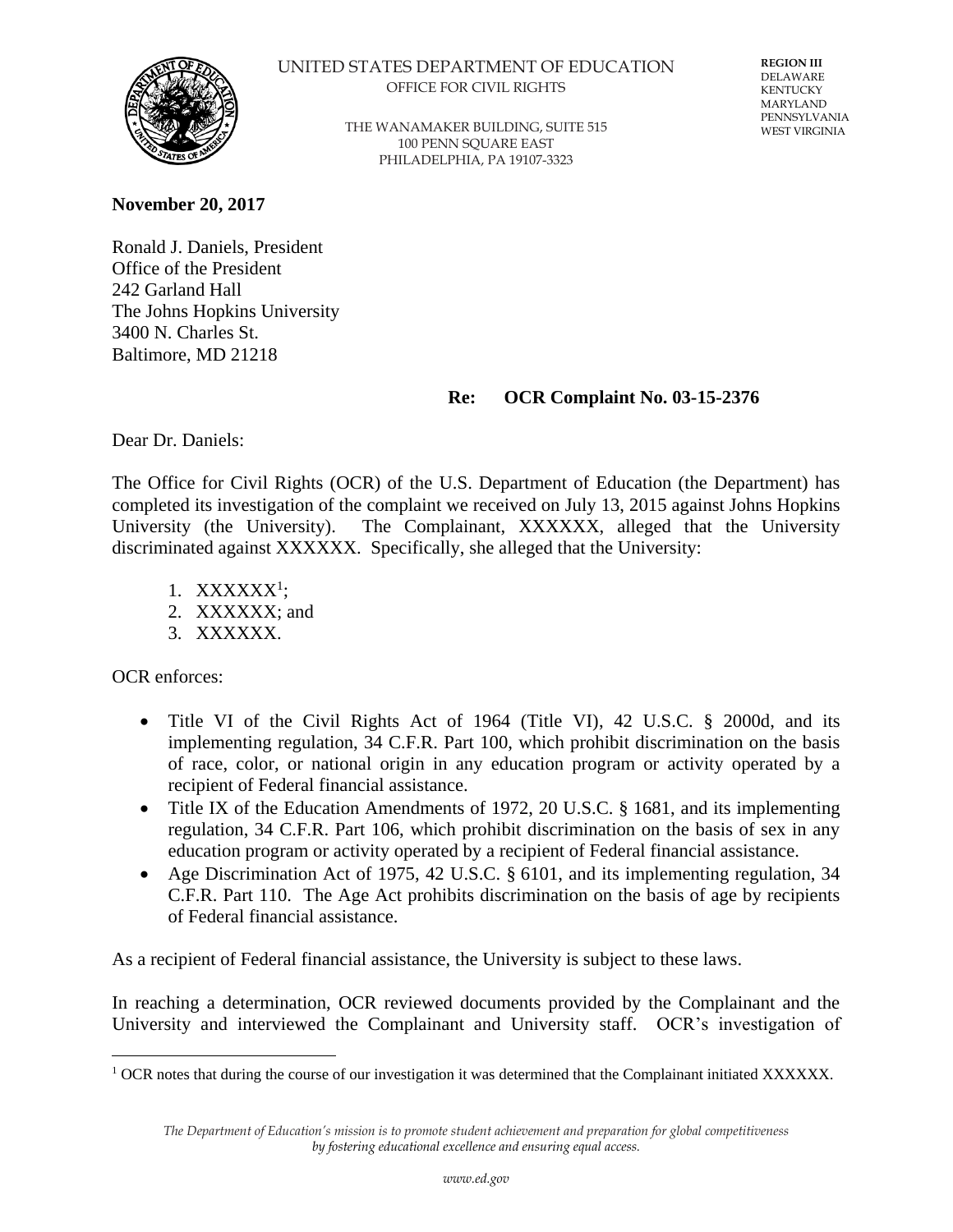## Page 2 – OCR Complaint No. 03-15-2376 Ronald J. Daniels, President

Allegation #1 did not encompass the underlying actions that formed the basis of the Complainant's July 2014 complaint to the University's Office of Institutional Equity (the OIE complaint). Rather, consistent with the manner in which the allegations were submitted in this matter and OCR's complaint processing procedures, our investigation focused on whether the University provided an adequate response to the Complainant's allegations of discrimination based on race and national origin, and a prompt and equitable response to her allegations of discrimination based on age and sex. After carefully considering all of the information obtained during the investigation, OCR identified areas of non-compliance regarding Allegation #1, which the University agreed to resolve through the enclosed Resolution Agreement. Specifically, OCR found that the University's response to the Complainant's July 2014 complaint did not meet the requirements of Title VI, Title IX, and the Age Act. OCR also found that the University's notice of non-discrimination does not meet the requirements of the Age Act. However, based on a preponderance of the evidence, OCR did not find sufficient evidence to support Allegation #2 or Allegation #3. OCR's findings and conclusions are discussed below.

# **Legal Standards**

## *Title VI*

The Title VI implementing regulation, at 34 C.F.R. §100.3(a), provides in general that no person shall, on the ground of race, color, or national origin be excluded from participation in, be denied the benefits of, or be otherwise subjected to discrimination. Section 100.3(b), provides that a recipient may not, on the ground of race, color, or national origin, restrict or deny an individual any service or benefit or provide any service or benefit to an individual which is different, or is provided in a different manner from that provided to others. Title VI prohibits harassment, as well as different treatment, based on race or national origin. In addition, §100.6(d) requires recipients to maintain a notice of nondiscrimination and provides that each recipient shall make available to participants, beneficiaries, and other interested persons such information regarding the provisions of this regulation and its applicability to the program for which the recipient receives Federal financial assistance, and make such information available to them in such manner as the responsible Department official finds necessary to apprise such persons of the protections against discrimination assured them by the Act and this regulation.

Harassment on the basis of race and national origin is prohibited by Title VI. Recipients are responsible under Title VI for providing students with a nondiscriminatory educational environment. Once a recipient has notice of a racially hostile environment, the recipient has a legal duty to take reasonable steps to eliminate it. Thus, if OCR finds that the recipient took responsive action, OCR will evaluate the appropriateness of the responsive action by examining reasonableness, timeliness, and effectiveness.

### *Title IX*

The Title IX implementing regulation, at 34 C.F.R. §106.31 (a), provides in general that no person shall on the basis of sex, be excluded from participation in, be denied the benefits of, any academic, extracurricular, research, occupational training, or other education program or activity operated by a recipient which receives Federal financial assistance. Title IX also requires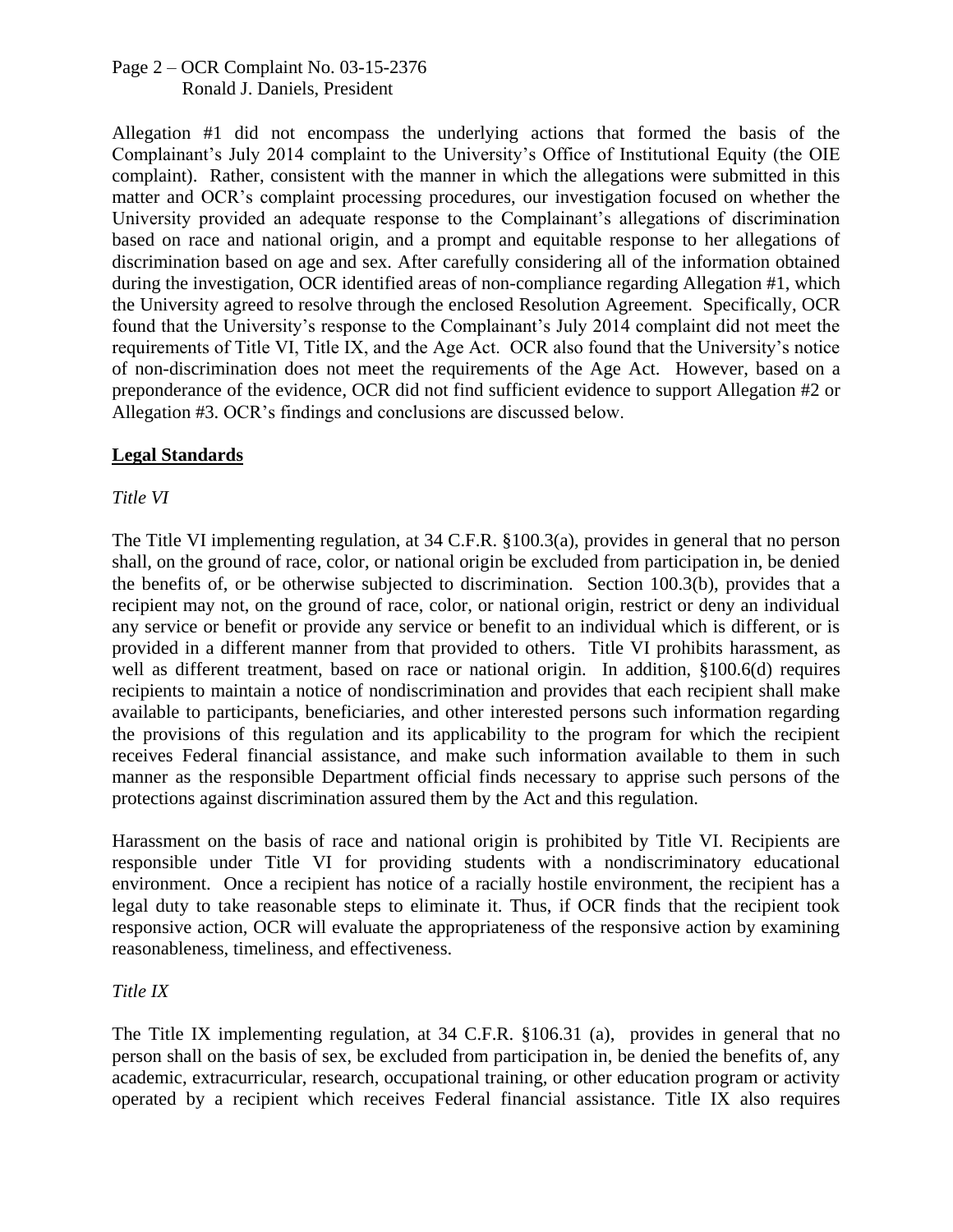## Page 3 – OCR Complaint No. 03-15-2376 Ronald J. Daniels, President

recipients to maintain a notice of non-discrimination, a Title IX Coordinator, and grievance procedures. OCR did not investigate or analyze the University's compliance with those requirements of Title IX because they are currently being investigated in OCR Docket #03-14- 2289. Rather, OCR investigated whether the University provided a prompt and equitable resolution to the allegations of sex discrimination raised in the Complainant's OIE complaint.

Harassment on the basis of sex is prohibited by Title IX. In addition, sexual harassment of a student by a teacher or other school employee can be discrimination in violation of Title IX. Once a recipient has notice of possible sexual harassment of students, whether carried out by employees, other students, or third parties, it should take immediate and appropriate steps to investigate or otherwise determine what occurred and take prompt and effective steps reasonably calculated to end any harassment, eliminate a hostile environment if one has been created, and prevent harassment from occurring again. If OCR is asked to investigate or otherwise resolve incidents of sexual harassment of students, including incidents caused by employees, other students, or third parties, OCR will consider whether, among other things, whether the recipient appropriately investigated or otherwise responded to allegations of sexual harassment.

### *Age Act*

The Age Act implementing regulation, at 34 C.F.R. §110.10(a), provides in general that no person in the United States shall, on the basis of age, be excluded from participation in, be denied the benefits of, or be subjected to discrimination under any program or activity receiving Federal financial assistance. Under §§110.25 (a), (b) and (c), respectively, a recipient shall designate a responsible employee, provide notice and grievance procedures. Specifically, §110.25(a) requires a recipient to designate at least one employee to coordinate its efforts to comply with and carry out the Act and its regulations, including the investigation of complaints that the recipient has violated this Act; Section 110.25(b) requires a recipient to provide notice to its beneficiaries in a continuing manner of the information regarding the Act's provisions and regulations and the identification of the responsible employee by name or title, address and telephone number; and Section 110.25(c) provides that the recipient shall adopt and publish grievance procedures providing for the prompt and equitable resolution of complaints alleging any action that would be prohibited by this Act or regulations.

Harassment on the basis of age is prohibited by the Age Act. The Age Act requires recipients to provide a prompt and equitable response to complaints of age discrimination, including harassment.

## *Different Treatment*

In cases alleging different treatment on the basis of race, national origin, sex, or age, OCR first determines whether there were any differences in the treatment of a student and similarly situated students of another race, national origin, sex, or age. Additionally, OCR examines whether the recipient treated the student in a manner that was consistent with established policies and practices and whether there is any other evidence of discrimination. If different treatment is present, OCR then assesses the recipient's explanation for any difference in the treatment to determine if the reasons offered are legitimate or merely a pretext for discrimination.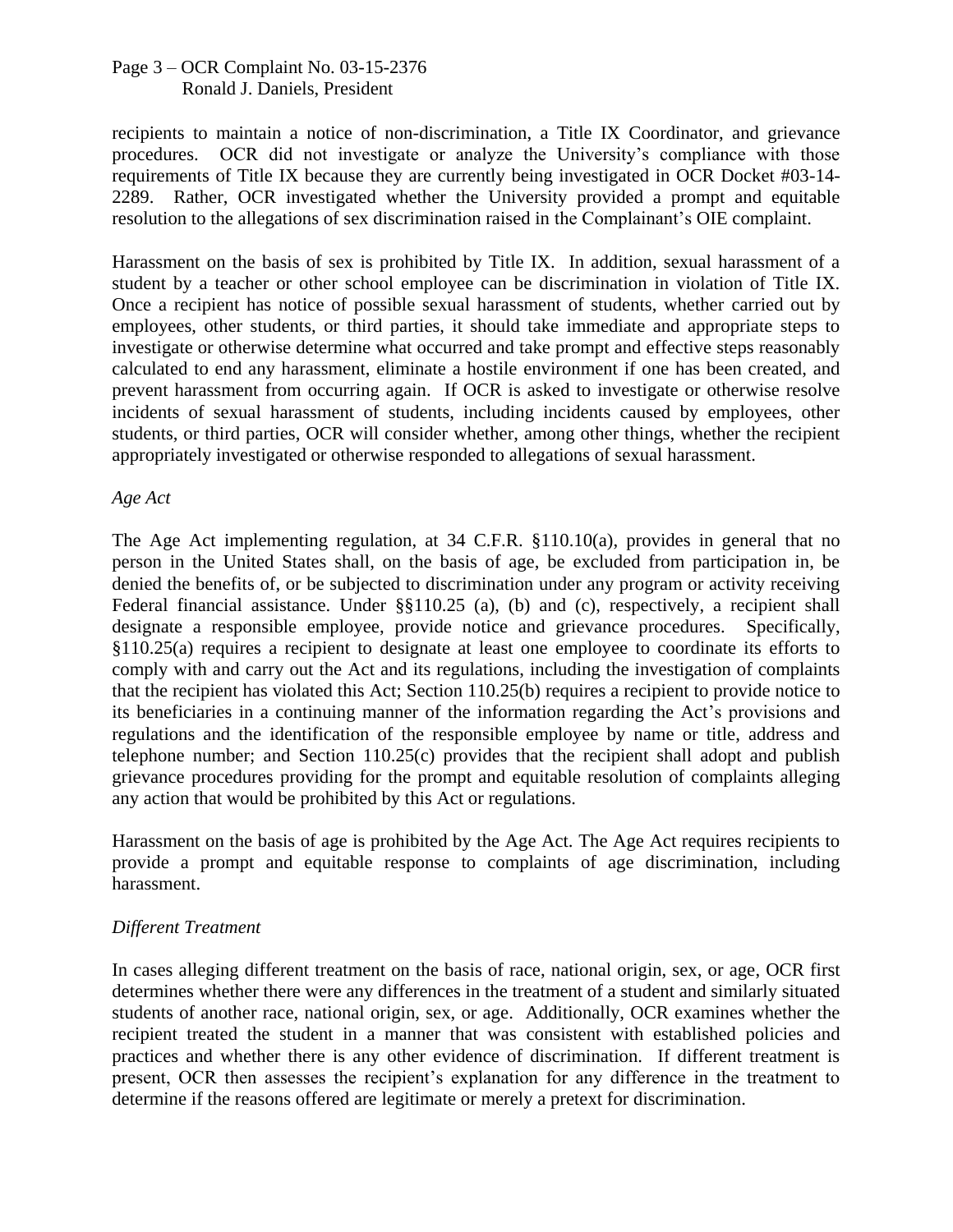### Page 4 – OCR Complaint No. 03-15-2376 Ronald J. Daniels, President

### **Findings of Fact and Conclusions of Law**

### *Notice of Non-Discrimination*

During the 2014-2015 and 2017-2018 academic years, the University had three (3) separate policies that contained a notice of non-discrimination: (1) *Equal Opportunity Statement;* (2) the *AAP Catalog's Non-discrimination Policy*; and (3) the *Anti-Harassment Policy*. Our investigation found that for both time periods, the notice of non-discrimination contained in the *Equal Opportunity Statement* and *Anti-Harassment Policy* contained all of the information required by Title VI and the Age Act. However, OCR identified an area of non-compliance in the *2014-2015 AAP Catalog Non-discrimination Policy* and the *2017-2018 AAP Catalog Nondiscrimination Policy.* Specifically, while both policies state that questions regarding Title VI and Title IX should be referred to the Office of Institutional Equity (OIE) and provide the OIE's contact information, they do not provide information regarding to whom inquiries regarding any other types of discrimination, including discrimination on the basis of age, should be directed.

### *Grievance Procedures*

The University employed its 2014-15 *Anti-Harassment Policy and Procedures* to address the Complainant's July 2014 OIE complaint, which were the procedures in effect at the time to address complaints of discrimination and harassment based on race, color, national origin, sex, and age. As discussed above, the Age Act requires that schools maintain grievance procedures. OCR reviewed both the 2014-15 and 2017-18 *Anti-Harassment Policy and Procedures*, which are very similar in content, to determine whether each was in compliance.

XX – Paragraphs Redacted – XX

### Relevant Grade Appeal Policies and Procedures

Our investigation found that the University maintains two additional policies relevant to grade disputes: (1) The AAP's *Probation and Dismissal Policy*, and (2) the AAP's *Grade Dispute Policy.* Both policies were published in the *2014-2015 AAP Catalog.* The *Probation and Dismissal Policy* provides that degree candidates who receive a grade of C or below are placed on academic probation, and that degree candidates who receive a second grade of C or below will be dismissed from the AAP program. The *Grade Dispute Policy* provides that if a student does not agree with a grade assigned by an instructor, the student must first contact the instructor to attempt to resolve the disputed grade. If the instructor and the student are unable to reach an agreement, the student may present his/her argument to the Program Committee in writing with supporting facts and documents. Grade appeals must be submitted to the Program Committee no later than the last day of classes for the following semester. In deciding a grade dispute, the Program Committee may request the instructor's evaluation in writing or ask the instructor and/or the student to appear before them. According to Administrator 1, the student and/or instructor would be asked to appear before the Program Committee if the Program Committee did not have clear and substantial written documentation. The Program Committee then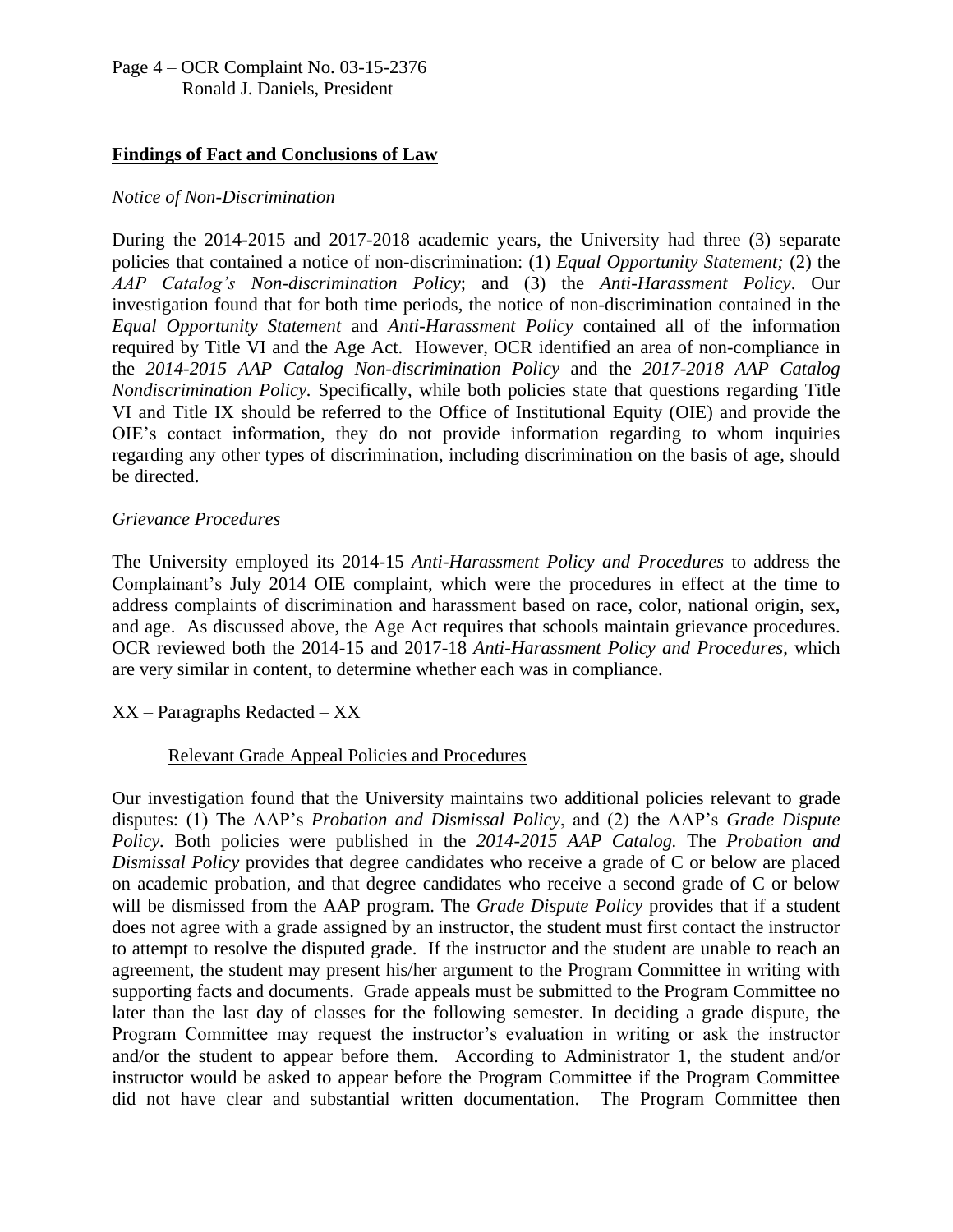## Page 5 – OCR Complaint No. 03-15-2376 Ronald J. Daniels, President

determines whether the disputed grade should be changed or retained and informs the student and the instructor of the decision. Administrator 1 also explained that the Program Committee may meet in person, by phone, or by email, as the student, instructor, and Program Committee may be located in various locations, including online. Pursuant to the *Grade Dispute Policy,* the Program Committee's decision is final.

XX – paragraphs redacted – XX

## **Conclusion**

To resolve the areas of non-compliance identified above, the University entered into the attached Resolution Agreement, signed on November 2, 2017. Once the Resolution Agreement is fully implemented, the University will be in compliance with Title VI, Title IX, and the Age Act with respect to the issues addressed in this letter. OCR will monitor the University's implementation of the Resolution Agreement until the University is in compliance with the statutes and regulations at issue in the case.

This concludes OCR's investigation of the complaint. This letter should not be interpreted to address the University's compliance with any other regulatory provision or to address any issues other than those addressed in this letter. This letter sets forth OCR's determination in an individual OCR case. This letter is not a formal statement of OCR policy and should not be relied upon, cited, or construed as such. OCR's formal policy statements are approved by a duly authorized OCR official and made available to the public. The complainant may have the right to file a private suit in federal court whether or not OCR finds a violation.

The Complainant has the right, pursuant to the regulation at 34 C.F.R. § 110.39 implementing the Age Act, to file a civil action for injunctive relief in federal court following the exhaustion of administrative remedies. Administrative remedies are exhausted if: (1) 180 days have elapsed since the complainant filed the complaint with OCR, and OCR has made no finding, or (2) OCR issues any finding in favor of the recipient. A civil action can be brought only in a United States district court for the district in which the recipient is found or transacts business. A complainant prevailing in a civil action has the right to be awarded the costs of the action, including reasonable attorney's fees, but these costs must be demanded in the complaint filed with the court. Before commencing the action, the complainant shall give 30 days notice by registered mail to the Secretary of the Department of Education, the Secretary of the Department of Health and Human Services, the Attorney General of the United States, and the recipient. The notice shall state the alleged violation of the Age Act, the relief requested, the court in which the action will be brought, and whether or not attorney's fees are demanded in the event the complainant prevails. The complainant may not bring an action if the same alleged violation of the Age Act by the same recipient is the subject of a pending action in any court of the United States.

Please be advised that the University must not harass, coerce, intimidate, discriminate, or otherwise retaliate against an individual because that individual asserts a right or privilege under a law enforced by OCR or files a complaint, testifies, or participates in an OCR proceeding. If this happens, the individual may file a retaliation complaint with OCR.